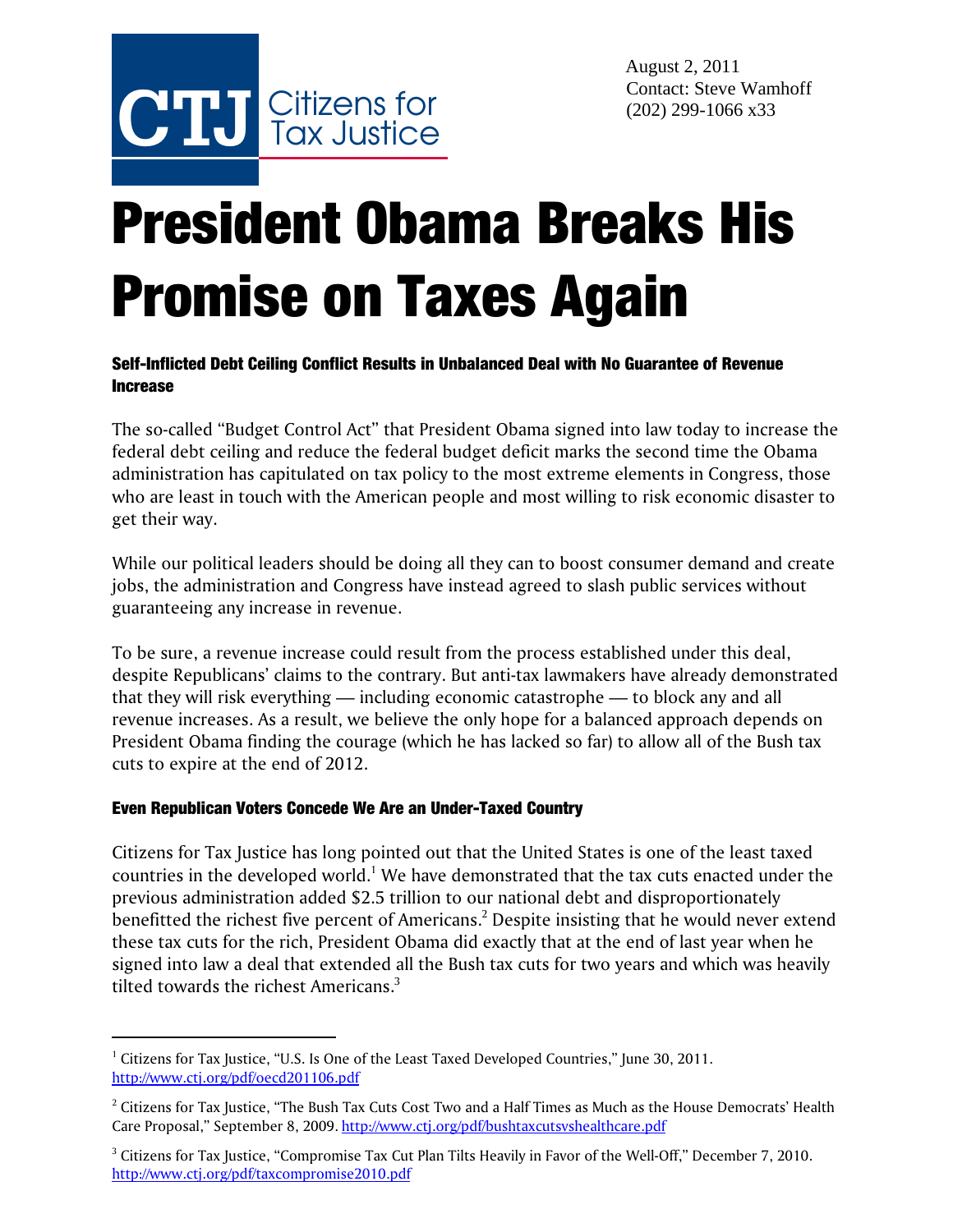We have shown that making the Bush tax cuts permanent, which may well happen despite this week's deficit reduction agreement, would increase the deficit by \$5.4 trillion over the upcoming decade. $4$ 

We have also pointed to dozens of polls showing that Americans believe that tax increases must play a roll in addressing our budget deficit. $^5$  In fact, polls show that even the majority of Republican voters believe that deficit reduction should rely at least partly on tax increases.<sup>6</sup>

In other words, the deal President Obama and Congressional leaders settled on is to the right of Republican voters, not to mention average Americans.

### Spending Cuts Guaranteed, Tax Increases Not Guaranteed

For months, President Obama said he would not sign onto a deal to reduce the deficit that did not include at least some revenue increases. However, from the start the President negotiated for a deal that would have actually cut taxes. $^7$  He couched his proposals as revenue increases only by comparing them to an "alternative baseline" that pretends that Congress already made the Bush tax cuts permanent. Of course, Republican proposals have always been even more irresponsible in that they want to extend all the Bush tax cuts, while President Obama wants to extend "only" about 81 percent of the Bush tax cuts.

Under the Budget Control Act, the debt ceiling, which is currently \$14.3 trillion, would increase immediately by \$900 billion. Part of that sum would be subject to a symbolic vote of disapproval by Congress (which would be meaningless because the President could and would veto it). At the same time, more than \$900 billion of budget cuts over 10 years would be implemented through caps on discretionary spending (both domestic and defense).

The debt ceiling can be increased again by \$1.2 trillion to \$1.5 trillion, depending on what deficit reduction measures are recommended by a special joint House and Senate committee established under the bill, enacted by Congress, and signed by the President this fall. The joint committee will be made up of an equal number of Democrats and Republicans, and they can recommend a plan to reduce the deficit that could be enacted with a simple majority of votes in the House and Senate.

In the more likely scenario that no such plan is agreed upon by the committee or approved by the House and Senate, \$1.2 trillion in budget cuts would take place automatically, spread evenly between cuts in domestic programs (including payments to Medicare providers) and cuts in defense spending.

## Ludicrous Debate over Baselines for Tax Policy Changes

The joint committee established under the bill could recommend tax changes to raise revenue. However, this has been obscured by a convoluted debate over budget baselines.

<sup>4</sup> Citizens for Tax Justice, "Another Decade of Bush Tax Cuts Will Cost More than Twice as Much as the First Decade," June 7, 2011. http://ctj.org/pdf/bushtaxcuts2013to2022.pdf

<sup>&</sup>lt;sup>5</sup> Bruce Bartlett, "Americans Support Higher Taxes. Really." Capital Gains and Games, June 29, 2011.

<sup>6</sup> Nate Silver, "GOP's No-Tax Stance Is Outside the Political Mainstream," New York Times FiveThirtyEight, July 13, 2011.

 $^7$  Citizens for Tax Justice, "Both Sides of Debt Ceiling Talks Propose Increasing the Budget Deficit," July 14, 2011. http://www.ctj.org/pdf/grandbargain.pdf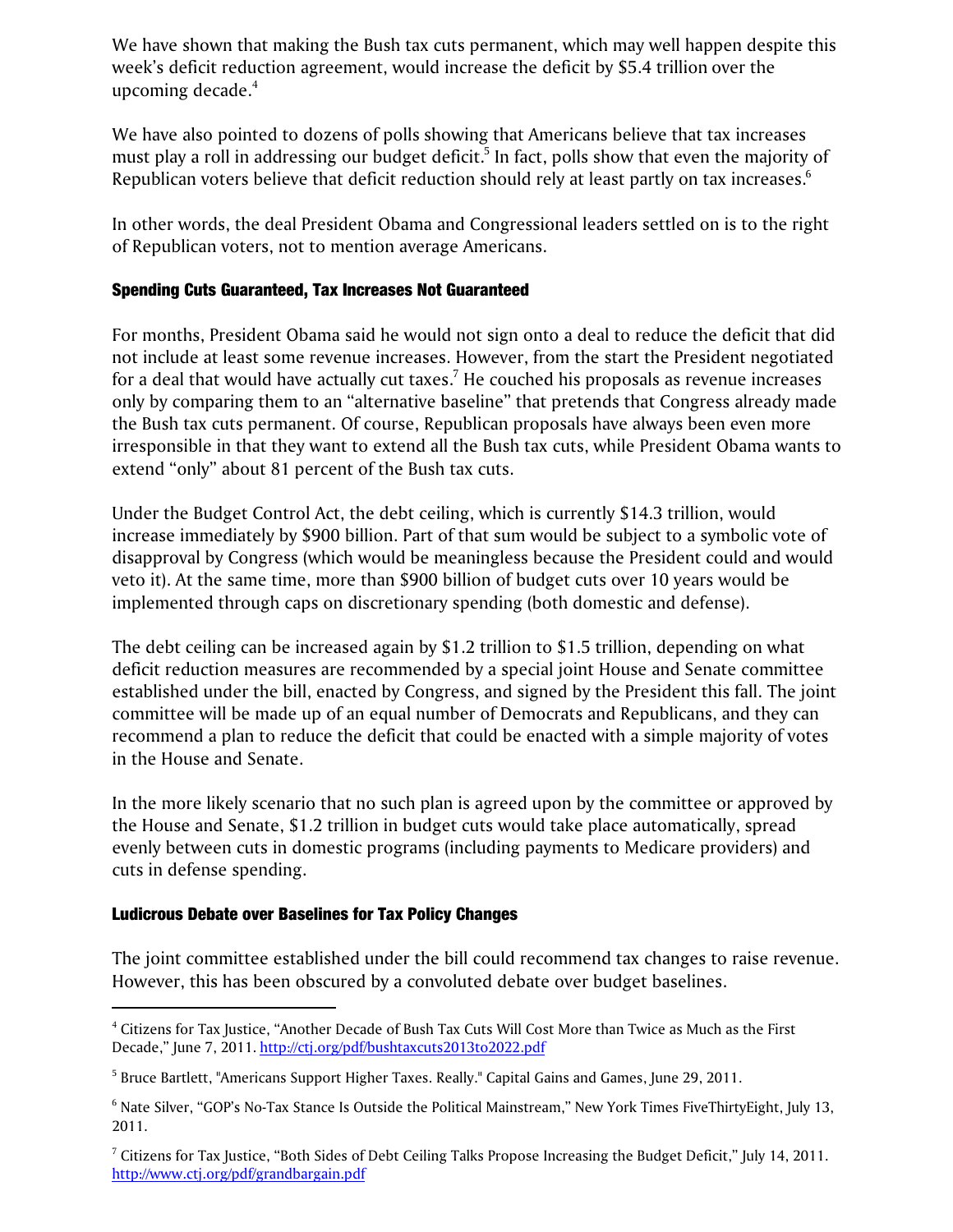Whenever lawmakers propose a change in tax policy, the nonpartisan Joint Committee on Taxation (JCT) provides an estimate of how the proposal would affect revenue. JCT must compare the proposal against a baseline, which is essentially a set of assumptions about what would occur if the proposal is not enacted.

JCT and the Congressional Budget Office (CBO) generally use the "current law" baseline, which is based on the tax laws currently on the books.

But Democrats and Republicans at various times have preferred to use a different baseline when it helps to obscure their fiscal irresponsibility. For example, they sometimes prefer to use the so-called "current policy" baseline which assumes that Congress has already passed a bill making the Bush tax cuts permanent, and that bill has been signed by the President. Of course, this has never actually happened.

Because the Bush tax cuts expire at the end of 2012, any extension of the Bush tax cuts beyond that date, even a partial extension, would be counted as a revenue reduction against the *current law* baseline. On the other hand, the plan proposed by Obama to extend most, but not all, of the Bush tax cuts, counts as a revenue increase compared to the *current policy* baseline, which assumes the Bush tax cuts are already permanent.

In an interesting development, the Republican Speaker of the House, John Boehner, insists that any proposal from the joint committee established under the Budget Control Act must be compared to the normal current law baseline. This would mean that the committee could not recommend a partial extension of the Bush tax cuts and count that towards revenue reduction, since compared to the current law baseline, it would increase the deficit.

Democrats and others have argued that the committee can use whatever baseline it wants and could therefore present a partial extension of the Bush tax cuts as "deficit reduction."8 But the official congressional scorekeepers will almost certainly use the current law baseline absent a change in the law telling them to do otherwise.

Republicans in Congress have been most adamant about extending all of the Bush tax cuts, so one might wonder why they would prefer a baseline that makes it obvious how these tax cuts reduce revenue and increase the deficit.

The sad answer is that neither Democrats nor Republicans in Congress genuinely care that their tax proposals are massive deficit drivers or that JCT and CBO will officially declare them as such. Lawmakers have shown again and again that their alleged concern for deficit reduction takes a back seat to their zeal for tax cuts. Even President Obama's proposal to extend 81 percent of the Bush tax cuts (instead of 100 percent, as Republicans demand) would increase the deficit by more than the amount saved through spending cuts in the Budget Control Act.<sup>9</sup>

 $^{\rm 8}$  James R. Horney, "Contrary to Speaker Boehner's Claim, Budget Deal's "Supercommittee" Can Consider Revenue Increases," Center on Budget and Policy Priorities, August 1, 2011.

<sup>&</sup>lt;sup>9</sup> Citizens for Tax Justice, "Both Sides of Debt Ceiling Talks Propose Increasing the Budget Deficit," July 14, 2011. http://www.ctj.org/pdf/grandbargain.pdf